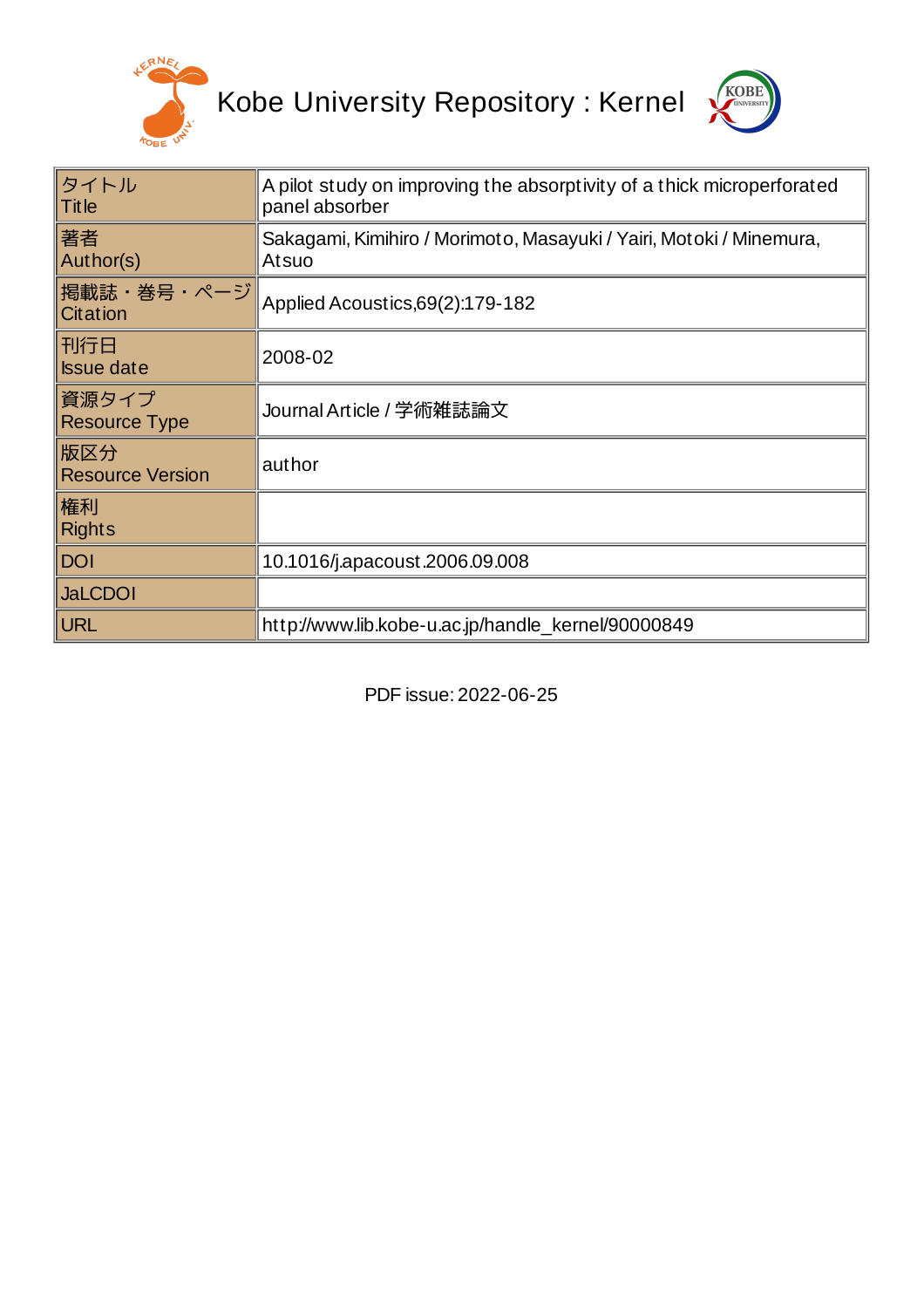# **A pilot study on improving the absorptivity of a thick microperforated panel absorber**

Kimihiro SAKAGAMI\*, Masayuki MORIMOTO

*Environmental Acoustics Laboratory, Faculty of Engineering, Kobe University* 

*Rokko, Nada, 657-8501 Kobe, Japan* 

*E-mail: saka@kobe-u.ac.jp* 

# Motoki YAIRI, Atsuo MINEMURA

*Kajima Technical Research Inst., Kajima Corporation* 

*Tobitakyu, Chofu, 182-0036 Tokyo, Japan* 

*E-mail: yairi@kajima.com* 

\*Corresponding author

Fax: +81 78 803 6043, Email: saka@kobe-u.ac.jp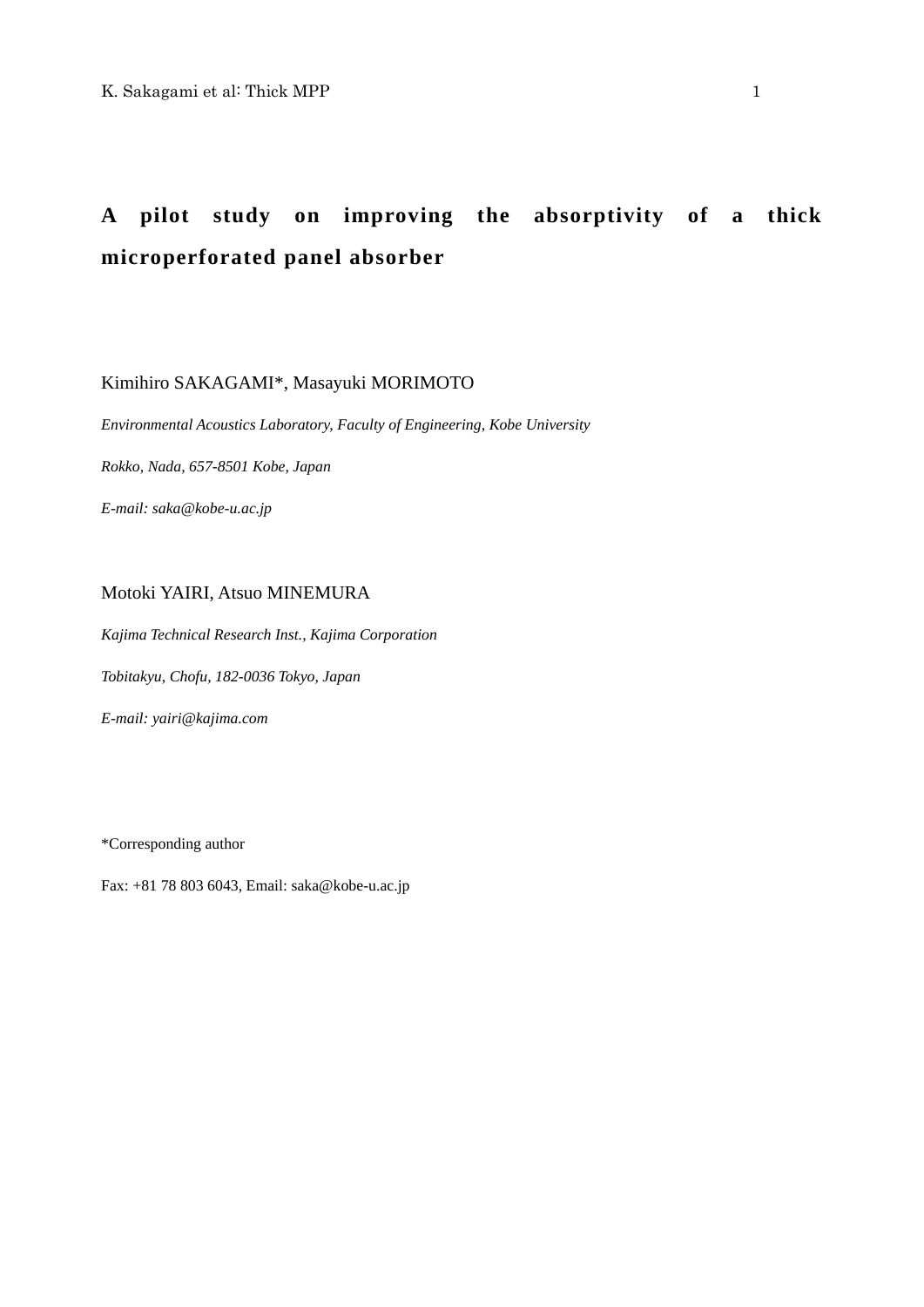Microperforated panel (MPP) absorbers are promising as a basis for the next-generation of sound absorbing materials. MPPs are typically made of a thin metal or plastic panel. However, thin limp panels are generally not suitable as an interior finish of room walls because they do not have sufficient strength, which prevents practical application of MPPs as an interior finish of room walls. In order to overcome the lack of appropriate strength required for room walls, it is possible to make an MPP out of a thick panel. However, thick MPPs are usually not efficient because the resistance and/or reactance become too high. In this study, trial production of thick MPPs and measurement of their normal absorption coefficients were carried out. Results show that efficient absorption can be given with a thick MPP by using a tapered perforation.

Keywords: Microperforated panel (MPP), Sound absorption, Thick panel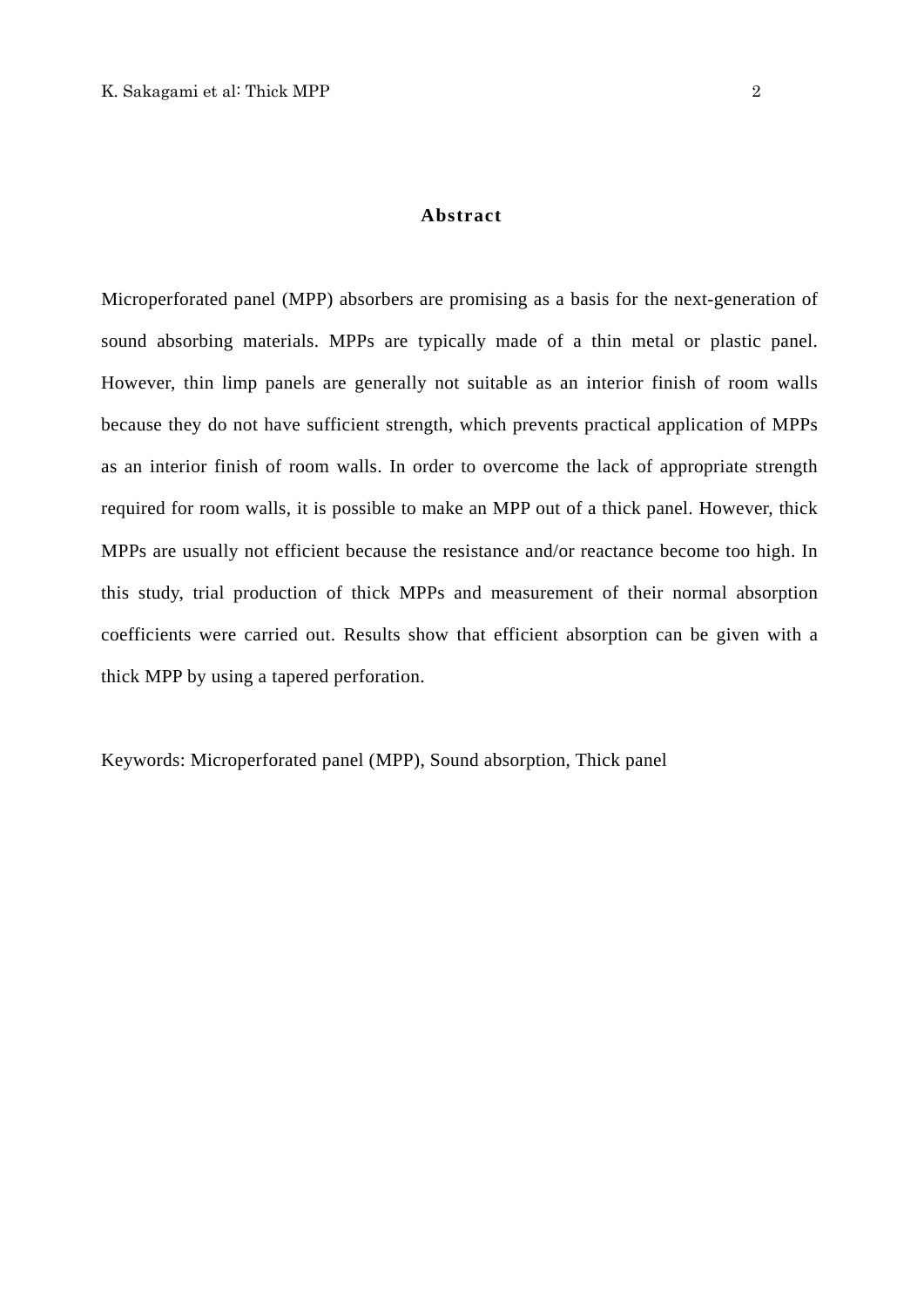## **Introduction**

A microperforated panel (MPP) is promising as a basis for the next-generation of sound absorbing materials and is now being widely used. Since the pioneering works by Maa [1-3], many studies have been made on the application of MPPs for various purposes such as attenuating noise in small rooms and for duct silencing [4-6]. An MPP is typically made of a thin metal panel, although making MPPs out of a range of different materials such as a thin plastic film or a thicker acrylic panel has been investigated. In many cases, an MPP is not suitable for an interior finish, particularly for finishing room walls, because thin limp panels do not have enough strength. The use of a thin panel to make an MPP is not only to facilitate the manufacturing process, but is important to give an appropriate range of its acoustic resistance. However, for finishing room walls, the panel should be thicker than at least 10 mm to make the panel stiff enough. If MPPs can be made stiffer, they would be more widely used as a sound absorbing material in a building.

This work investigates the application of MPPs to use as a room interior finish. The main problem is how to make MPPs stiff enough without deteriorating its acoustical performance. Some means can be considered for this purpose, but the simplest idea is to make an MPP out of a thick panel. In this note, firstly problems of thick MPPs are pointed out by some calculated results with Maa's theory, then the measured results of trial products of thick MPPs are reported.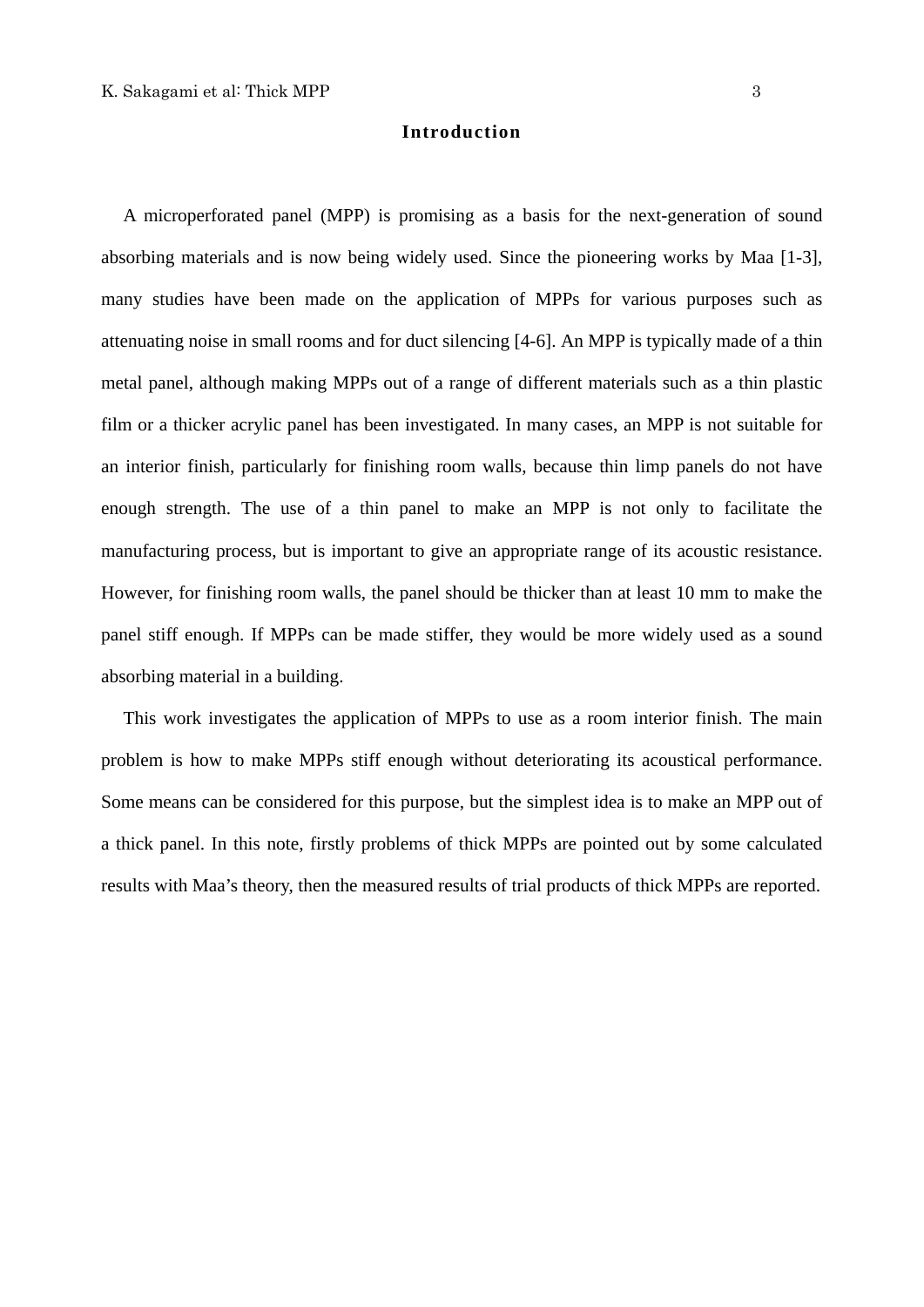#### **Problems with thick MPPs**

MPPs are usually made of thin panels. This is mainly for manufacture ease since making submillimetre perforations in thick panels is quite difficult. In addition, small perforations in a thick panel tend to result in an extremely large acoustic resistance, which leads to low acoustical performance. In order to demonstrate the difficulties with thick MPPs, some numerical examples calculated by Maa's theory are presented in Figure 1. For the calculations, the formulae proposed by Maa [3] were used: The MPP's specific acoustic resistance *r* and reactance ω*m* are:

$$
r = \frac{32\eta t}{p\rho c d^2} \left( \sqrt{1 + \frac{k^2}{32}} + \frac{\sqrt{2}}{32} k \frac{d}{t} \right)
$$
 (1)

and

$$
\omega m = \frac{\omega t}{pc} \left( 1 + \frac{1}{\sqrt{9 + \frac{k^2}{2}}} + 0.85 \frac{d}{t} \right) ,\tag{2}
$$

where

$$
k = d \sqrt{\frac{\omega \rho}{4\eta}} \,, \tag{3}
$$

*d*, *p* and *t* are hole diameter, perforation ratio and thickness (throat length), respectively, and  $\omega$  is the radian frequency ( $\omega = 2\pi f$ ),  $\eta$  the coefficient of viscosity of the air ( $\eta = 17.9$   $\mu$ Pa s).  $\rho$  and *c* are air density and sound speed, respectively.

In the calculation, the hole diameter and thickness of an MPP are changed, but the perforation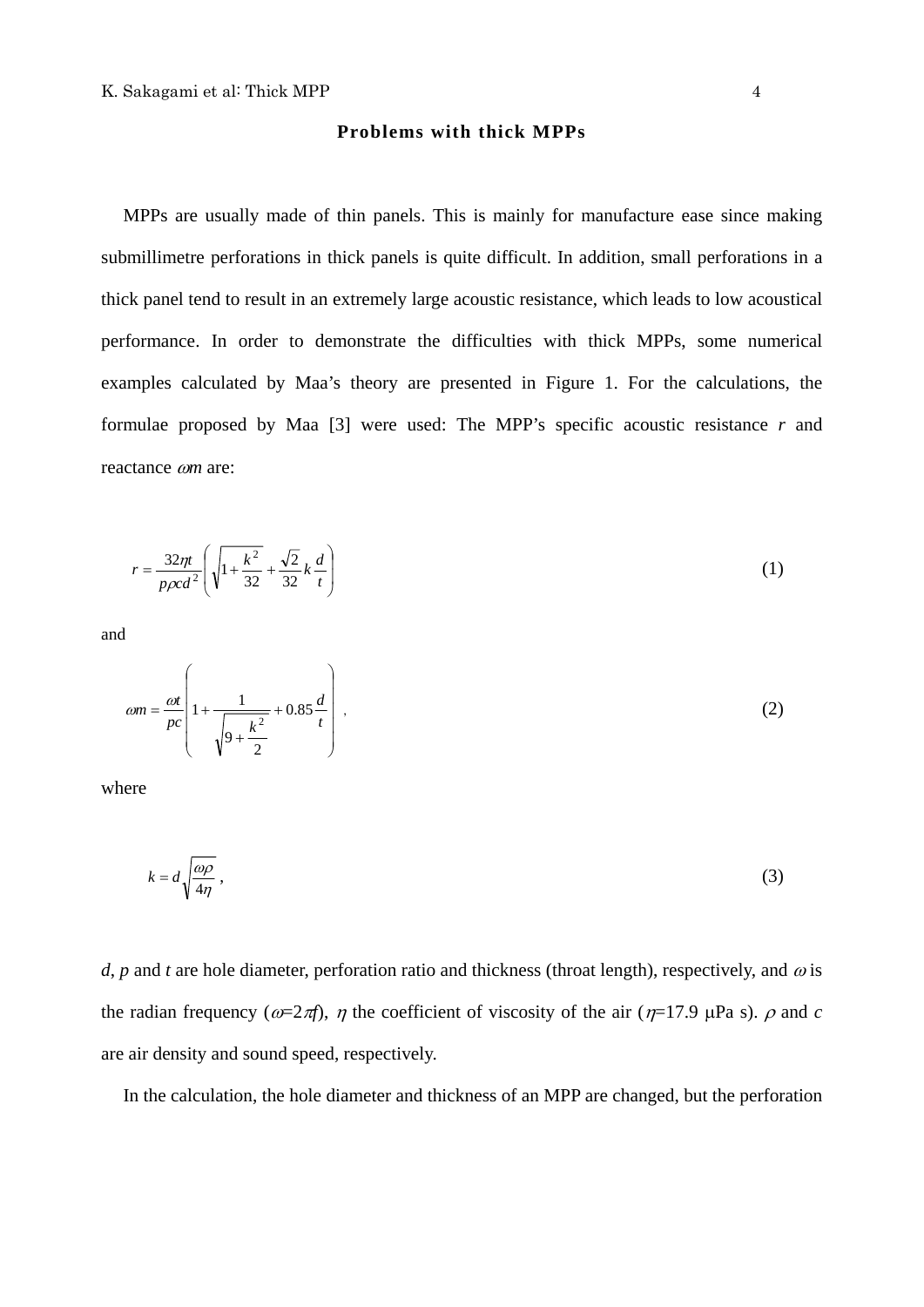ratio and cavity depth are kept constant at 1.0 % and 50 mm, respectively.

The absorption characteristics of a typical thin MPP (hole diameter 0.4 mm and thickness 0.4 mm) are significantly changed if the thickness is increased to 10 mm; the peak shifts to much lower frequencies and the value is greatly reduced. This is because the acoustic resistance of the panel becomes too high due to its increased thickness. If the hole diameter is enlarged to 4 mm when the thickness is 10 mm, the peak value becomes higher, however, the frequency range of the effective absorption becomes very narrow. This is because of the large reactance produced by the long throat due to the large thickness of the panel. These examples show the difficulty in making effective wide frequency bandwidth absorbers using thick MPPs, which is mainly caused by the excess acoustic resistance or reactance of their holes. Therefore, it is necessary to adjust the acoustic resistance and/or reactance of the holes in optimal range by some means.

#### **Experimental study**

In order to improve the absorption characteristics of a thick MPP, an experimental study of a trial production of thick MPPs was made. Since the sound absorption performance of thick MPPs deteriorate due to their high acoustic resistance and/or reactance, it is difficult to improve their performance by simply adjusting the hole diameter or perforation ratio. However, there is the possibility to improve their acoustic performance by adjusting the hole shape or profile. Randeberg [7] examined MPPs with horn-shaped orifices (micro-horn panels), and suggests its possibility to improve the acoustical performance. The numerical results of Randeberg suggest that micro-horn perforation could offer fairly good performance despite its longer throat than ordinary MPPs. Therefore, there can be possibility to adjust the acoustic resistance and/or reactance with orifice design in the case of a thicker panel as well.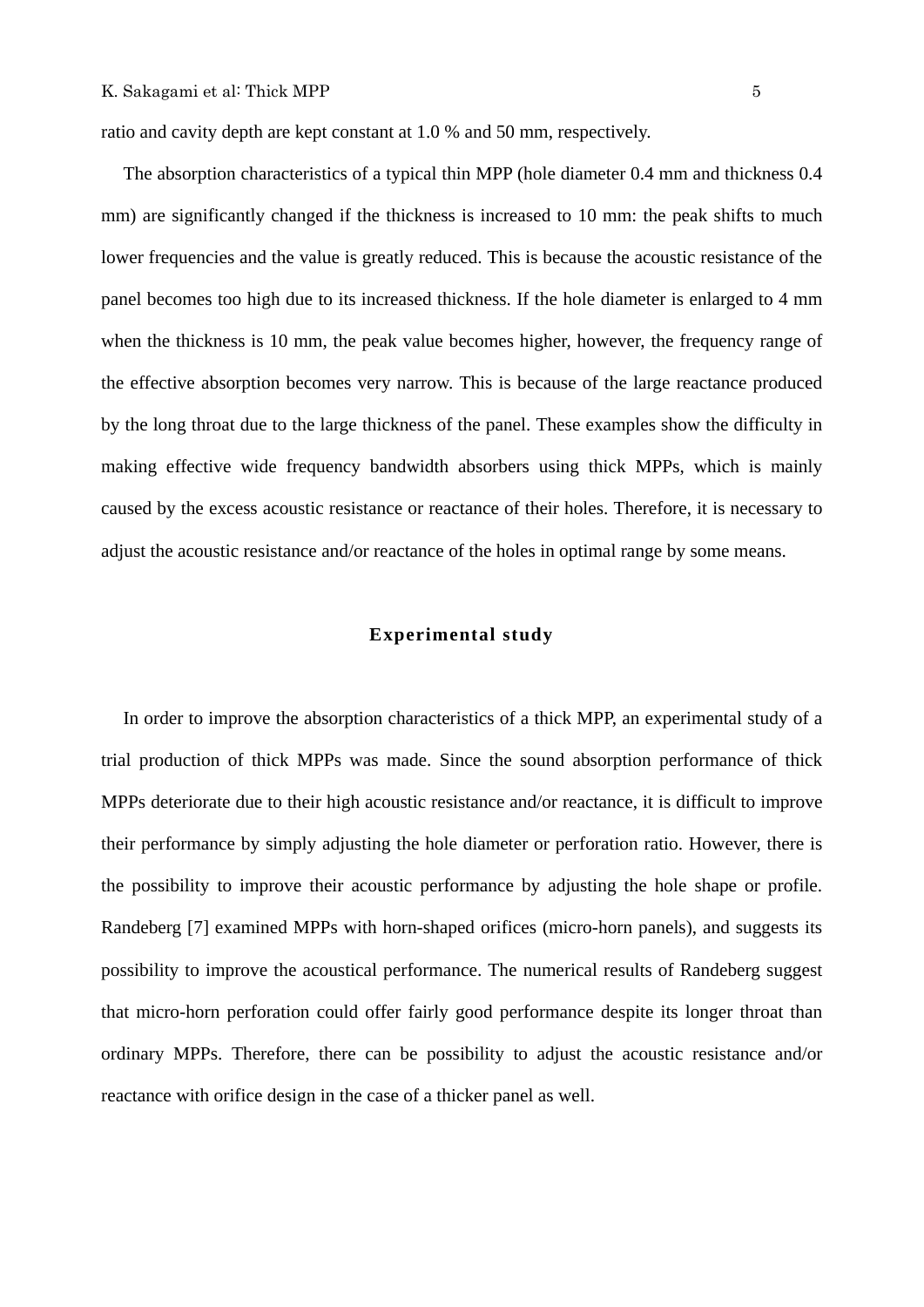Thus, in the trial production, two specimens were made with a normal straight hole profile, and a third was made with a tapered hole profile. The parameters of these three specimens are given in Table 1. The three MPPs were made of acrylic plastics 10 mm thick, and the perforation was made by using a laser beam machine. Note that the specimen D in Table 1 is the same as the reverse of specimen C. All specimens were set in a impedance tube with an air-back cavity. The cavity depths were determined so that the resonance frequencies became around 250 Hz. The normal absorption coefficients of the specimens were measured in an impedance tube using the transfer function method (in accordance with ISO 10354-2).

The measured results of the normal absorption coefficient are shown in Fig. 4. Specimen A with 0.5 mm perforation shows quite low absorptivity. This is because of the very high acoustic resistance due to the long throat, resulting from a large thickness. Specimen B with 0.8 mm perforation shows much higher peak absorptivity, but with a narrower absorption region. This is due to the fact that large perforations result in large acoustic reactance, which makes the absorption peak sharper. Specimen C with a tapered perforation (where the hole diameter is varied from 0.8 mm on the exposed side surface to 0.5 mm on the back side surface) shows a reasonably high absorption peak and wide frequency absorptive range. This suggests that even a thick MPP can offer reasonably high absorption performance with tapered perforations. Randeberg [7] discussed the effects of orifice parameters (the diameters of the inner and outer part, the length, the profile of an orifice, etc.), with numerical simulation by integration method, finite element and finite difference methods. The effects do not cause a monotonic change in its absorption performance: this seems to suggest that an optimal value exists for each parameter. However, it is also pointed out that there is no simulation method to give sufficient accuracy for optimal design of micro-horn orifices, though the numerical simulations can give qualitatively correct insight. Quantitative prediction is still an open question.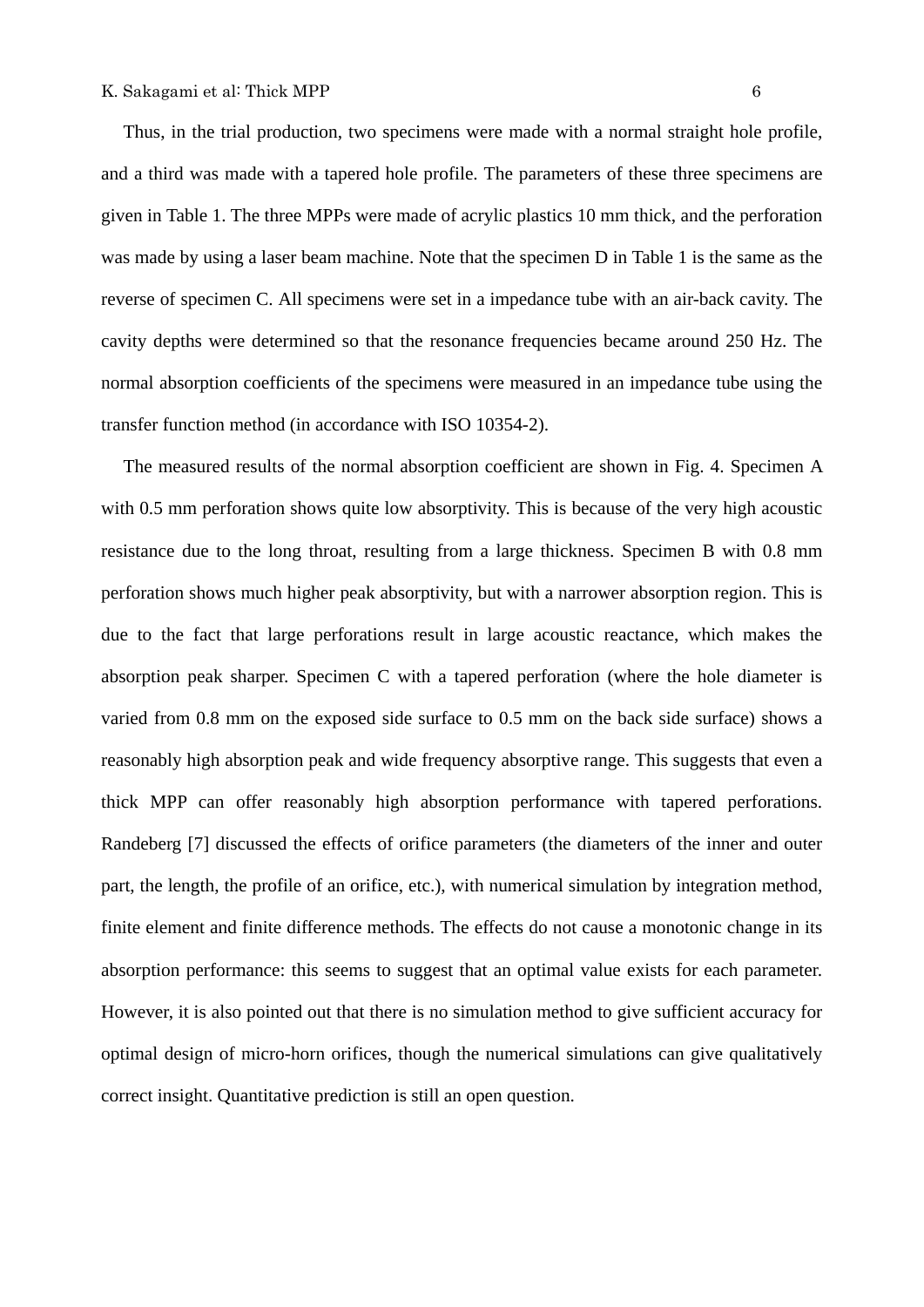Interestingly, specimen D gave exactly the same result as the specimen C. It was expected that their absorption characteristics would be different because their hole diameters on the exposed side are different. Also, an effect similar to 'impedance matching' was expected due to varying hole diameter [7]. However, from these results it is inferred that only the resistance and reactance affect the characteristics. Further investigation is also needed to clarify this effect.

# **Concluding remark**

In this paper, as an attempt to apply an MPP for a room interior finish, a trial production of thick MPPs and the measurement of their normal absorption coefficients were made. Results show that thick MPPs are normally not efficient, but there is a possibility to improve the performance by employing a tapered hole profile.

### **Acknowledgements**

The work was supported in part by a Kajima Foundation Scientific Research Grant.

#### **References**

- [1] Maa D-Y. Theory and design of microperforated panel sound-absorbing constructions. Scientia Sinica 1975; 17: 55-71.
- [2] Maa D-Y. Microperforated-panel wideband absorber. Noise Control Eng. J. 1987; 29: 77-84.
- [3] Maa D-Y. Potential of microperforated panel absorber. J. Acoust. Soc. Am. 1998; 104: 2861-2866.
- [4] Fuchs HV, Zha X, Drotleff HD. Creating low-noise environments in communication rooms. Applied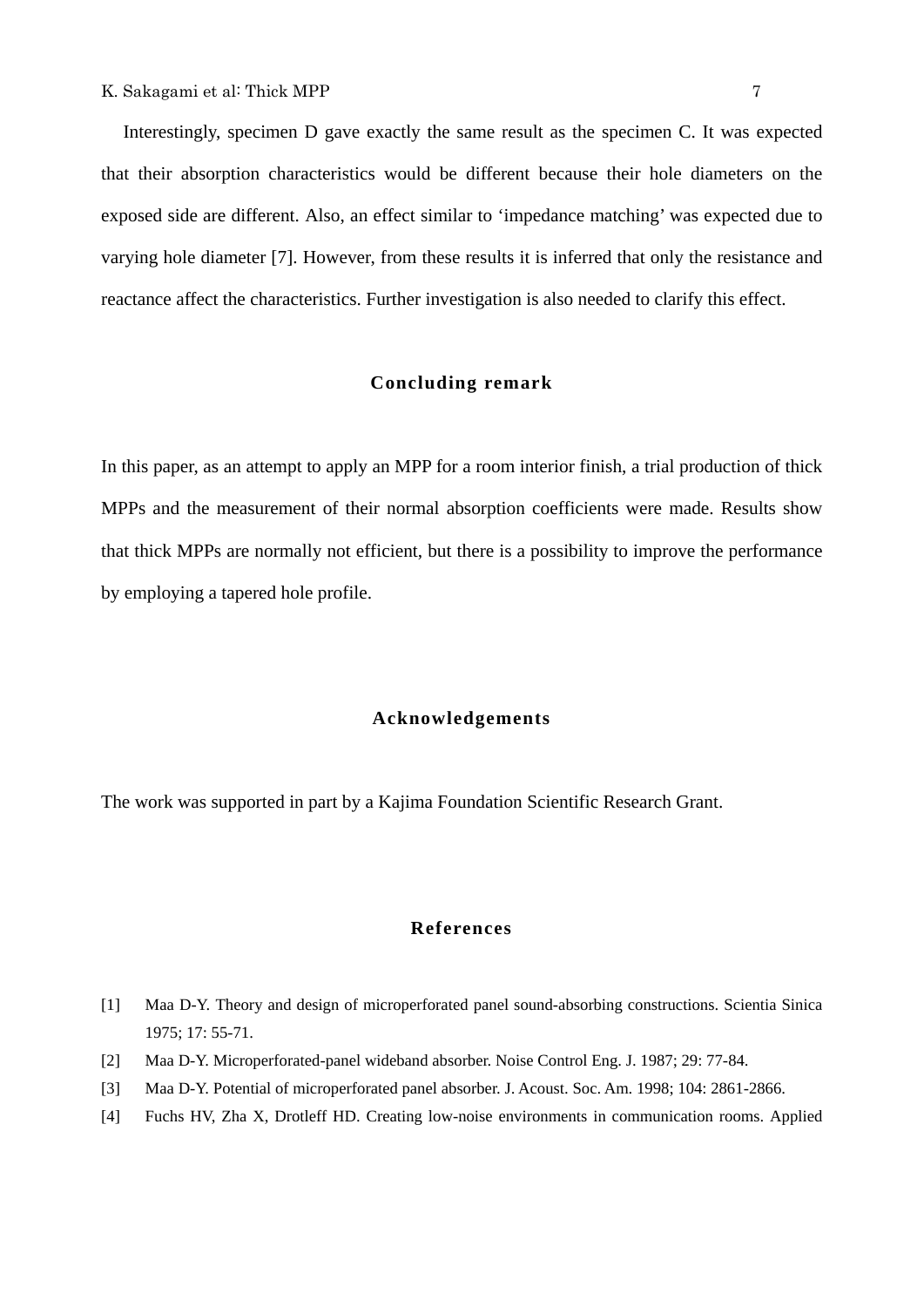#### K. Sakagami et al: Thick MPP 8

Acoustics 2001; 62: 1375-1396.

- [5] Zha X, Fuchs HV, Drotleff HD. Improving the acoustic working conditions for musicians in small spaces. Applied Acoustics 2002; 63: 203-221.
- [6] Wu MQ. Micro-perforated panels for duct silencing. Noise Control Eng. J. 1997; 45: 69-77.
- [7] Randeberg RT. Perforated panel absorbers with viscous energy dissipation enhanced by orifice design. PhD thesis, NTNU (Trondheim, Norway), 2000.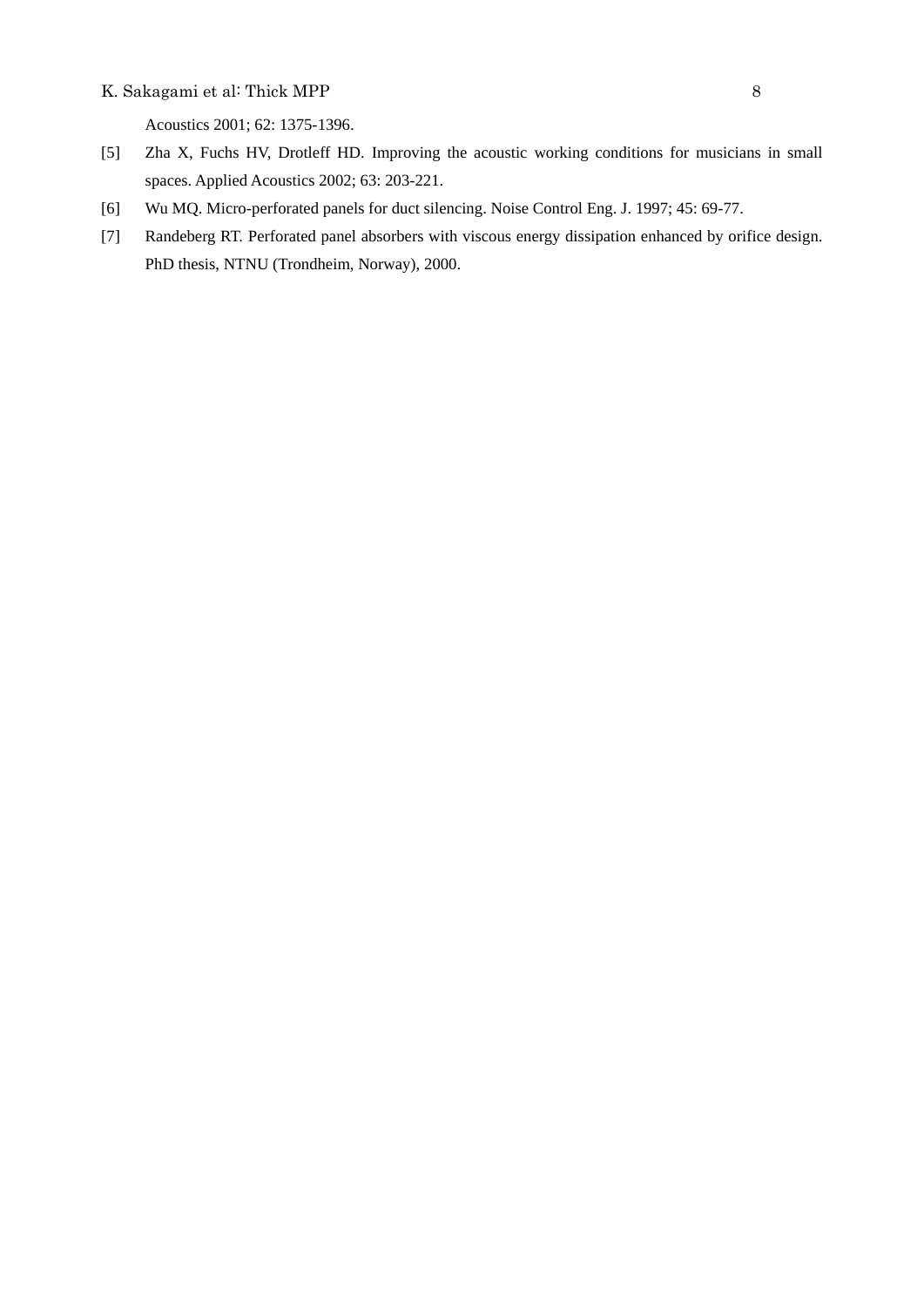Table 1. Parameters of the specimens used in the experiment. All specimens are 10 mm thick.

| Specimen | Thickness<br>mm | Hole profile   | Hole diameter mm                          | Perforation<br>ratio* [%] | Cavity<br>depth [mm] |
|----------|-----------------|----------------|-------------------------------------------|---------------------------|----------------------|
| A        |                 | Straight       | 0.5                                       | 0.79                      | 36                   |
| B        |                 | Straight       | 0.8                                       | 2.00                      | 42                   |
|          | 10.0            | <b>Tapered</b> | $0.8$ (exposed side)<br>$0.5$ (back side) | 2.00<br>(exposed side)    | 56                   |
|          |                 | <b>Tapered</b> | $0.5$ (exposed side)<br>$0.8$ (back side) | 0.79<br>(exposed side)    | 56                   |

\*Hole separation is kept constant to 5 mm in all specimens.

Note 1: Cavity depths are determined so that the resonance frequency should be around 250 Hz.

Note 2: Specimen D is the same as the reverse of Specimen C.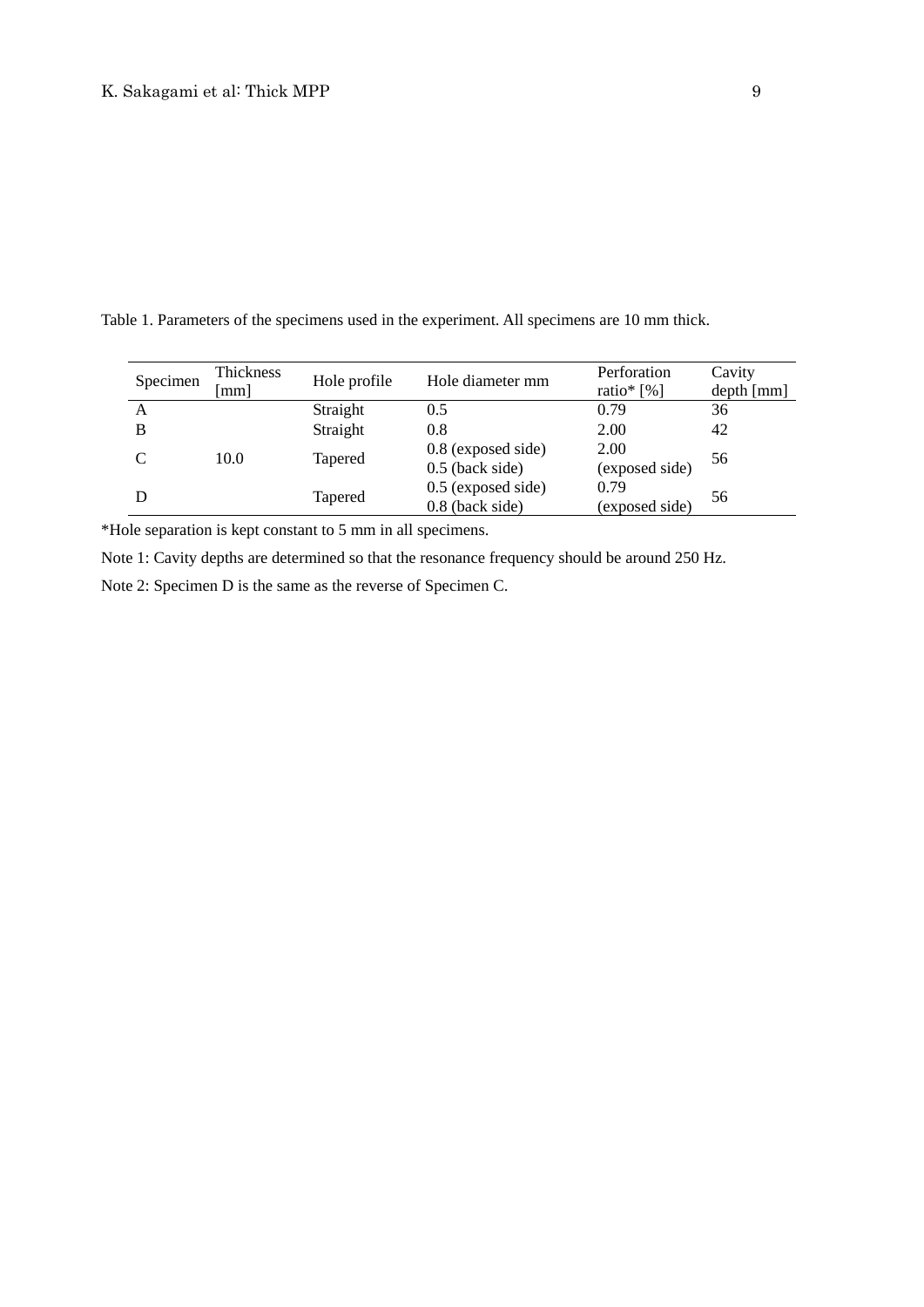Captions of figures

Figure 1. Calculated example of the absorption characteristics of a thick MPP. Hole diameter 0.4mm, thickness 0.4mm (solid line); hole diameter 0.4mm, thickness 10mm (dotted line); hole diameter 4mm, thickness 10 mm (dashed line). Other parameters: perforation ratio 1.0%, cavity depth 0.05m.

Figure 2. Photographs of the specimens. Top: Specimen A, Middle: Specimen B, and Bottom: Specimen C. Specimen D is the same as the reverse of Specimen C.

Figure 3. Results of the measured normal absorption coefficients of thick MPP specimens. All specimens are 10mm thick, and hole diameters are: 0.5mm (Specimen A: dashed line), 0.8mm (Specimen B: dotted line) and tapered hole with diameter 0.8-0.5mm (Specimen C and D: solid line. Note that the results for Specimens C and D are overlapped.).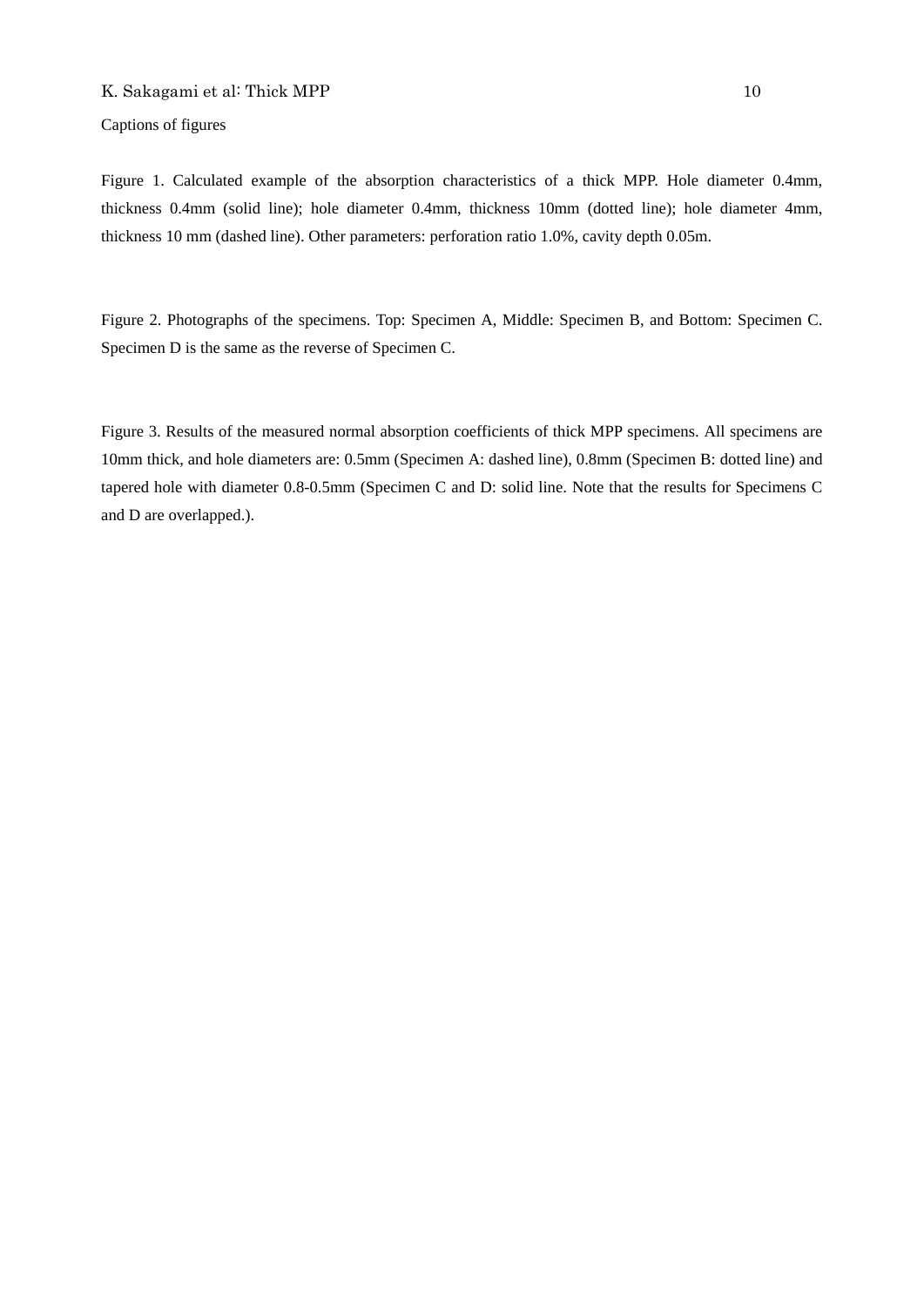

Figure 1. Numerical example of the absorption characteristics of a thick MPP calculated by Maa's theory. Hole diameter 0.4mm, thickness 0.4mm (solid line); hole diameter 0.4mm, thickness 10mm (dotted line); hole diameter 4mm, thickness 10 mm (dashed line). Other parameters: perforation ratio 1.0%, cavity depth 0.05m.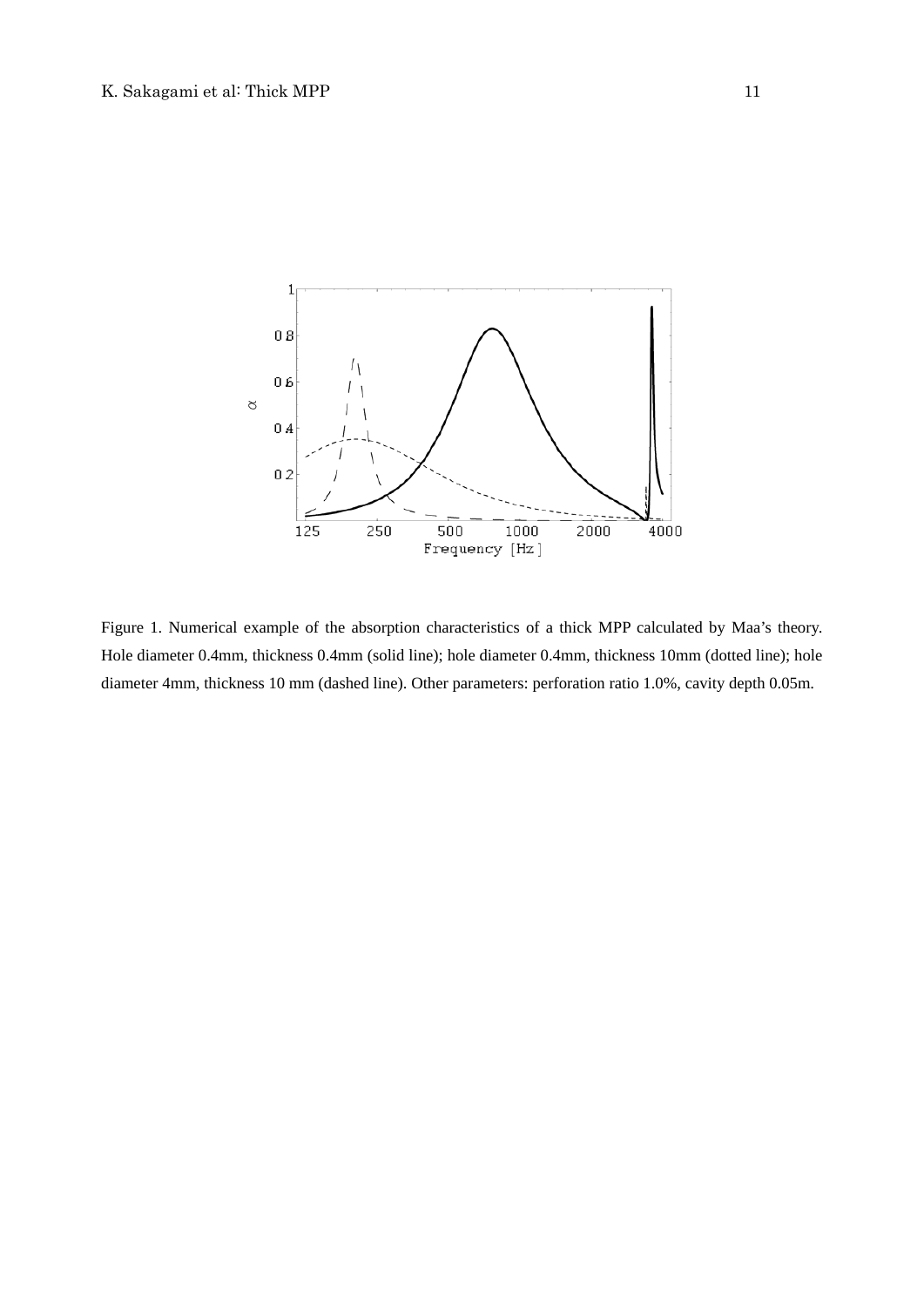

Figure 2. Photographs of the specimens. Top: Specimen A, Middle: Specimen B, and Bottom: Specimen C. Specimen D is the same as the reverse of Specimen C.